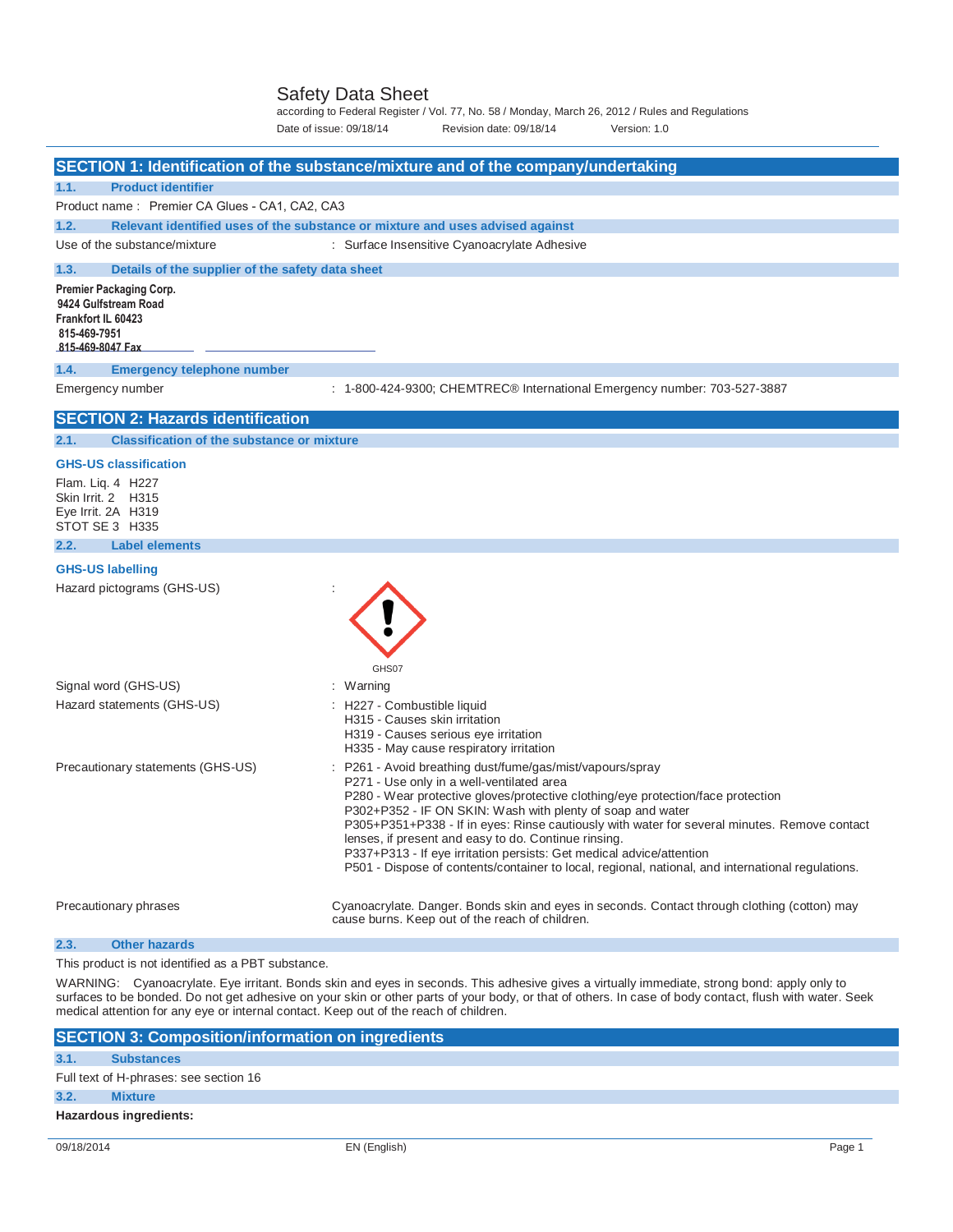according to Federal Register / Vol. 77, No. 58 / Monday, March 26, 2012 / Rules and Regulations

| according to Federal Register / Vol. 77, NO. 30 / Monday, March 20, 2012 / Rules and Regulations |         |                                                                                                                                                                                                                                                                                    |               |                                                                                                                                                                                                                                                                                                                                                                                                                                                                                                       |
|--------------------------------------------------------------------------------------------------|---------|------------------------------------------------------------------------------------------------------------------------------------------------------------------------------------------------------------------------------------------------------------------------------------|---------------|-------------------------------------------------------------------------------------------------------------------------------------------------------------------------------------------------------------------------------------------------------------------------------------------------------------------------------------------------------------------------------------------------------------------------------------------------------------------------------------------------------|
| <b>Name</b>                                                                                      |         | <b>Product identifier</b>                                                                                                                                                                                                                                                          | $\frac{0}{0}$ | <b>GHS-US classification</b>                                                                                                                                                                                                                                                                                                                                                                                                                                                                          |
| ethyl-2-cyanoacrylate                                                                            |         | (CAS No) 7085-85-0                                                                                                                                                                                                                                                                 | > 99          | Flam. Liq. 4, H227<br>Skin Irrit. 2, H315<br>Eye Irrit. 2A, H319<br>STOT SE 3, H335                                                                                                                                                                                                                                                                                                                                                                                                                   |
| <b>SECTION 4: First aid measures</b>                                                             |         |                                                                                                                                                                                                                                                                                    |               |                                                                                                                                                                                                                                                                                                                                                                                                                                                                                                       |
| <b>Description of first aid measures</b><br>4.1.                                                 |         |                                                                                                                                                                                                                                                                                    |               |                                                                                                                                                                                                                                                                                                                                                                                                                                                                                                       |
| First-aid measures general                                                                       |         | mouth to an unconscious person.                                                                                                                                                                                                                                                    |               | : If you feel unwell, seek medical advice (show the label where possible). Never give anything by                                                                                                                                                                                                                                                                                                                                                                                                     |
| First-aid measures after inhalation                                                              |         | advice.                                                                                                                                                                                                                                                                            |               | : Overexposure may be irritating to the respiratory system. If breathing is difficult, remove victim to<br>fresh air and keep at rest in a position comfortable for breathing. If you feel unwell, seek medical                                                                                                                                                                                                                                                                                       |
| First-aid measures after skin contact                                                            | tissue. | occurs: Get medical advice/attention. Do not remove clothing if it sticks to the skin. Contact<br>through clothing can cause immediate polymerization, exothermic reaction and burning.<br>Removal of clothing can remove bonded skin. Submerge with water and soak affected area. |               | : Do not pull bonded skin apart. Gently wash with plenty of soap and water. If skin irritation or rash<br>Wear a plastic (not cotton) apron for added protection. Get immediate medical advice/attention.<br>If the lips are accidentally bonded, apply warm soapy water, encourage maximum wetting and<br>pressure from saliva inside the mouth and peel or roll lips apart. DO NOT TRY TO PULL LIPS<br>APART. Burn: should be treated normally after the lump of cyanoacrylate is released from the |
| First-aid measures after eye contact                                                             |         | Immediately flush with warm water for at least 15 minutes, get prompt medical attention and<br>days). Get immediate medical attention.                                                                                                                                             |               | apply gauze patch. Cyanoacrylate will bond to eye protein and cause a lachrymatory effect which<br>will help de-bond the adhesive. Keep eye covered until de-bonding is complete (usually with 1-4                                                                                                                                                                                                                                                                                                    |
| First-aid measures after ingestion                                                               |         | : This route is not likely. Material will rapidly polymerise in the mouth prior to ingestion. Ensure<br>breathing passages are not obstructed. Get immediate medical attention.                                                                                                    |               |                                                                                                                                                                                                                                                                                                                                                                                                                                                                                                       |
| 4.2.<br>Most important symptoms and effects, both acute and delayed                              |         |                                                                                                                                                                                                                                                                                    |               |                                                                                                                                                                                                                                                                                                                                                                                                                                                                                                       |
| Symptoms/injuries                                                                                |         | hazard under anticipated conditions of normal use.                                                                                                                                                                                                                                 |               | : Irritation of the eye tissue. Causes skin and eye irritation. Not expected to present a significant                                                                                                                                                                                                                                                                                                                                                                                                 |
| Symptoms/injuries after inhalation                                                               |         | : May cause drowsiness or dizziness. May cause respiratory irritation.                                                                                                                                                                                                             |               |                                                                                                                                                                                                                                                                                                                                                                                                                                                                                                       |
| Symptoms/injuries after skin contact                                                             |         | spills on the skin, superficial burns may occur. Contact through clothing can cause immediate<br>polymerization, exothermic and burning.                                                                                                                                           |               | : May cause irritation to skin. Cyanoacrylate bonds skin and eyes in seconds. In the case of large                                                                                                                                                                                                                                                                                                                                                                                                    |
| Symptoms/injuries after eye contact                                                              |         | : Causes eye irritation. Bonds eyes in seconds. Goggles or safety glasses are recommended.                                                                                                                                                                                         |               |                                                                                                                                                                                                                                                                                                                                                                                                                                                                                                       |
| Symptoms/injuries after ingestion                                                                |         | : Ingestion unlikely. Material will rapidly polymerise in the mouth prior to ingestion.                                                                                                                                                                                            |               |                                                                                                                                                                                                                                                                                                                                                                                                                                                                                                       |

**4.3. Indication of any immediate medical attention and special treatment needed** 

If exposed or concerned, get medical advice and attention.

|                   | <b>SECTION 5: Firefighting measures</b>               |                                                                                                                                                                                                                                                                                                                                                                    |
|-------------------|-------------------------------------------------------|--------------------------------------------------------------------------------------------------------------------------------------------------------------------------------------------------------------------------------------------------------------------------------------------------------------------------------------------------------------------|
| 5.1.              | <b>Extinguishing media</b>                            |                                                                                                                                                                                                                                                                                                                                                                    |
|                   | Suitable extinguishing media                          | : Alcohol-resistant foam. Dry powder. Carbon dioxide. Water spray or fog.                                                                                                                                                                                                                                                                                          |
|                   | Unsuitable extinguishing media                        | : Solid water jet ineffective as extinguishing medium. Do not use a heavy water stream.                                                                                                                                                                                                                                                                            |
| 5.2.              | Special hazards arising from the substance or mixture |                                                                                                                                                                                                                                                                                                                                                                    |
| Fire hazard       |                                                       | : Combustible liquid.                                                                                                                                                                                                                                                                                                                                              |
| Explosion hazard  |                                                       | : In combustion emits toxic fumes of carbon dioxide, carbon monoxide and nitrogen oxides.                                                                                                                                                                                                                                                                          |
| Reactivity        |                                                       | : No dangerous reactions known under normal conditions of use.                                                                                                                                                                                                                                                                                                     |
| 5.3.              | <b>Advice for firefighters</b>                        |                                                                                                                                                                                                                                                                                                                                                                    |
|                   | Firefighting instructions                             | : Exercise caution when fighting any chemical fire. Use a water spray to cool exposed surfaces<br>and to protect fire-fighters. In case of major fire and large quantities: Evacuate area. Fight fire<br>remotely due to the risk of explosion. Use water spray or fog for cooling exposed containers.<br>Avoid (reject) fire-fighting water to enter environment. |
|                   | Protection during firefighting                        | : Do not enter fire area without proper protective equipment, including respiratory protection.                                                                                                                                                                                                                                                                    |
| Other information |                                                       | : Do not allow run-off from fire fighting to enter drains or water courses.                                                                                                                                                                                                                                                                                        |
|                   | <b>SECTION 6: Accidental release measures</b>         |                                                                                                                                                                                                                                                                                                                                                                    |

| 6.1. | Personal precautions, protective equipment and emergency procedures |                                                                                                                                                                                       |
|------|---------------------------------------------------------------------|---------------------------------------------------------------------------------------------------------------------------------------------------------------------------------------|
|      | General measures                                                    | Evacuate the area immediately. Ensure adequate ventilation. Avoid all contact with skin, eyes,<br>or clothing. Handle in accordance with good industrial hygiene and safety practice. |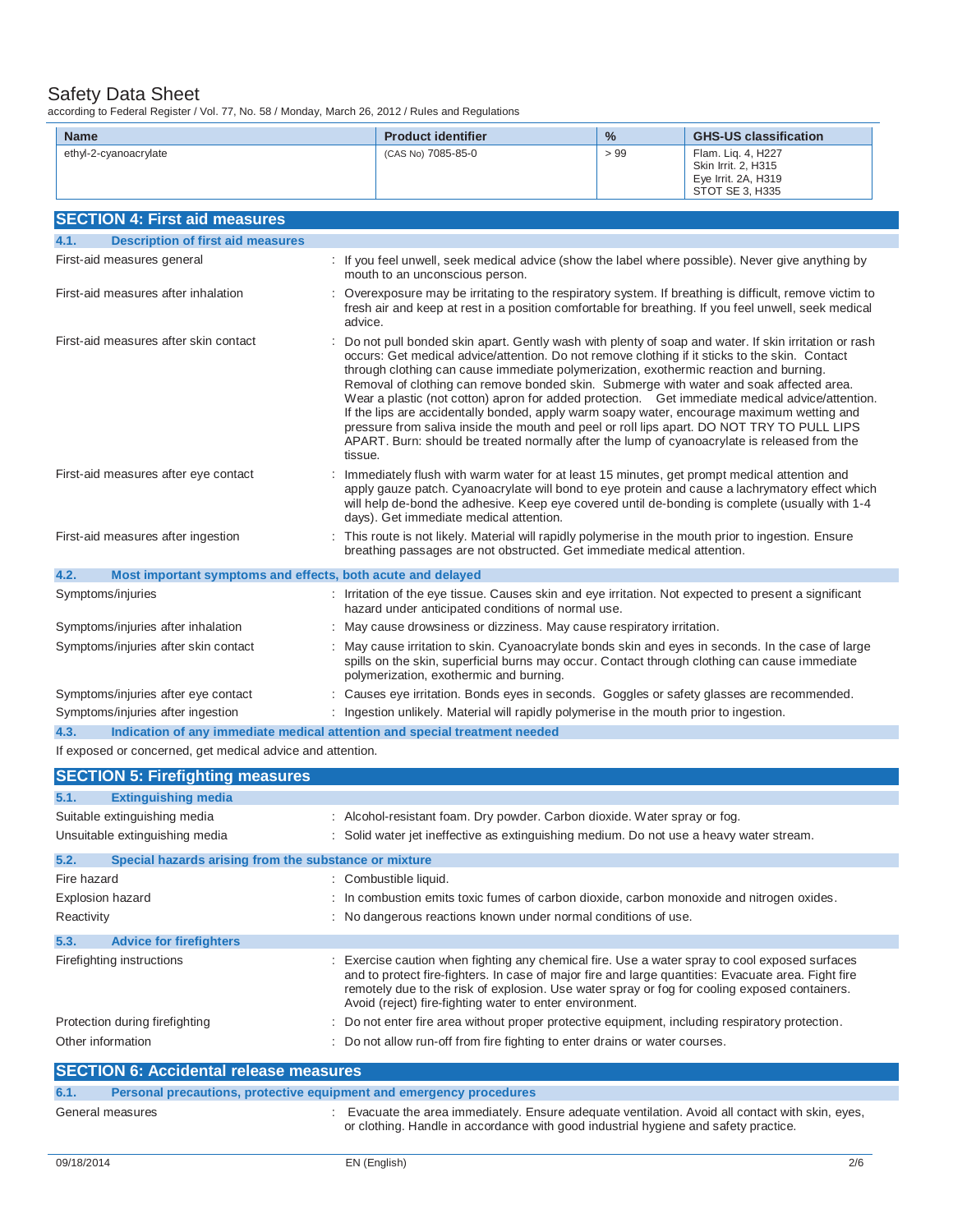| according to Federal Register / Vol. 77, No. 58 / Monday, March 26, 2012 / Rules and Regulations |                                                                                                           |
|--------------------------------------------------------------------------------------------------|-----------------------------------------------------------------------------------------------------------|
| For non-emergency personnel<br>6.1.1.                                                            |                                                                                                           |
| Protective equipment                                                                             | : Use appropriate personal protection equipment (PPE).                                                    |
| Emergency procedures                                                                             | : Evacuate unnecessary personnel.                                                                         |
| For emergency responders<br>6.1.2.                                                               |                                                                                                           |
| Protective equipment                                                                             | : Equip cleanup crew with proper protection.                                                              |
| Emergency procedures                                                                             | : Evacuate unnecessary personnel. Use appropriate personal protection equipment (PPE).<br>Ventilate area. |

# **6.2. Environmental precautions**

Do not allow water (or moist air) contact with this material. Avoid release to the environment. Prevent entry to sewers and public waters. Notify authorities if liquid enters sewers or public waters.

| 6.3.            | Methods and material for containment and cleaning up |                                                                                                                                                                                                                                                                                                                                                                               |
|-----------------|------------------------------------------------------|-------------------------------------------------------------------------------------------------------------------------------------------------------------------------------------------------------------------------------------------------------------------------------------------------------------------------------------------------------------------------------|
| For containment |                                                      | : Absorb excess liquid spillage on inorganic adsorbent material such as fine sand, brick dust etc.<br>Place spent adsorbent in sealed packages and contact specialist waste disposal contractor.<br>Collect spillage.                                                                                                                                                         |
|                 | Methods for cleaning up                              | : Clear up spills immediately and dispose of waste safely. Take up liquid spill into absorbent<br>material, e.g.: sand, earth, vermiculite. Use only non-sparking tools. Notify experts. Collect<br>spillage. Or flood with water slowly to complete polymerization (~10:1, adhesive : water). Scrape<br>off floor. Cured material can be disposed of as non-hazardous waste. |

### **6.4. Reference to other sections**

See Heading 8. Exposure controls and personal protection.

| <b>SECTION 7: Handling and storage</b>                               |                                                                                                                                                                                                                                                                                                                                                                                                                                                                                                                                                                  |
|----------------------------------------------------------------------|------------------------------------------------------------------------------------------------------------------------------------------------------------------------------------------------------------------------------------------------------------------------------------------------------------------------------------------------------------------------------------------------------------------------------------------------------------------------------------------------------------------------------------------------------------------|
| <b>Precautions for safe handling</b><br>7.1.                         |                                                                                                                                                                                                                                                                                                                                                                                                                                                                                                                                                                  |
| Precautions for safe handling                                        | : Avoid contact of substance with water. Do no eat, drink or smoke when using this product. Do<br>not get in eyes, on skin, or on clothing. Do not handle until all safety precautions have been read<br>and understood. Observe very strict hygiene - avoid contact. Use only in a well-ventilated area.<br>Use personal protective equipment as required. Wash hands and other exposed areas with mild<br>soap and water before eating, drinking or smoking and when leaving work. Provide good<br>ventilation in process area to prevent formation of vapour. |
| Hygiene measures                                                     | : Do not eat, drink or smoke in areas where product is used. Handle in accordance with good<br>industrial hygiene and safety practice. Wash hands and other exposed areas with mild soap and<br>water before eating, drinking or smoking and when leaving work.                                                                                                                                                                                                                                                                                                  |
| 7.2.<br>Conditions for safe storage, including any incompatibilities |                                                                                                                                                                                                                                                                                                                                                                                                                                                                                                                                                                  |
| Technical measures                                                   | : Comply with applicable regulations.                                                                                                                                                                                                                                                                                                                                                                                                                                                                                                                            |
| Storage conditions                                                   | : Keep away from direct sunlight. Keep container tightly closed. Keep cool. Keep in fireproof place.<br>Store in a dry place. Keep container closed when not in use.                                                                                                                                                                                                                                                                                                                                                                                             |
| Incompatible products                                                | : Amines. Oxidizing agents. Alkali metals. Water. Alcohols. Strong bases. Strong acids.                                                                                                                                                                                                                                                                                                                                                                                                                                                                          |
| Incompatible products                                                | : Sources of ignition. Direct sunlight.                                                                                                                                                                                                                                                                                                                                                                                                                                                                                                                          |
| Storage temperature                                                  | : Refrigerated storage ( $2^{\circ}C$ to $8^{\circ}C$ ) is recommended for optimum shelf life.                                                                                                                                                                                                                                                                                                                                                                                                                                                                   |
| <b>SECTION 8: Exposure controls/personal protection</b>              |                                                                                                                                                                                                                                                                                                                                                                                                                                                                                                                                                                  |

# **8.1. Control parameters**

| ethyl-2-cyanoacrylate (7085-85-0) |                  |           |
|-----------------------------------|------------------|-----------|
| USA ACGIH                         | ACGIH TWA (ppm)  | $0.2$ ppm |
| USA ACGIH                         | ACGIH STEL (ppm) | $0.2$ ppm |

| 8.2.<br><b>Exposure controls</b>  |                                                                                                                                                                        |
|-----------------------------------|------------------------------------------------------------------------------------------------------------------------------------------------------------------------|
| Appropriate engineering controls  | : Ensure all national/local regulations are observed. Avoid all unnecessary exposure.                                                                                  |
| Personal protective equipment     | Protective clothing. Protective goggles. Gloves. Full protective flameproof clothing. Respiratory<br>protection of the dependent type. Avoid all unnecessary exposure. |
| Materials for protective clothing | : Keep suitable chemically resistant protective clothing readily available for emergency use.                                                                          |
| Hand protection                   | : Wear chemically resistant protective gloves.                                                                                                                         |
| Eye protection                    | : Chemical goggles or safety glasses.                                                                                                                                  |
| Skin and body protection          | : Wear suitable protective clothing.                                                                                                                                   |
| Respiratory protection            | Where exposure through inhalation may occur from use, respiratory protection equipment is<br>recommended. Wear appropriate mask.                                       |
| Other information                 | : Do not eat, drink or smoke during use.                                                                                                                               |
|                                   |                                                                                                                                                                        |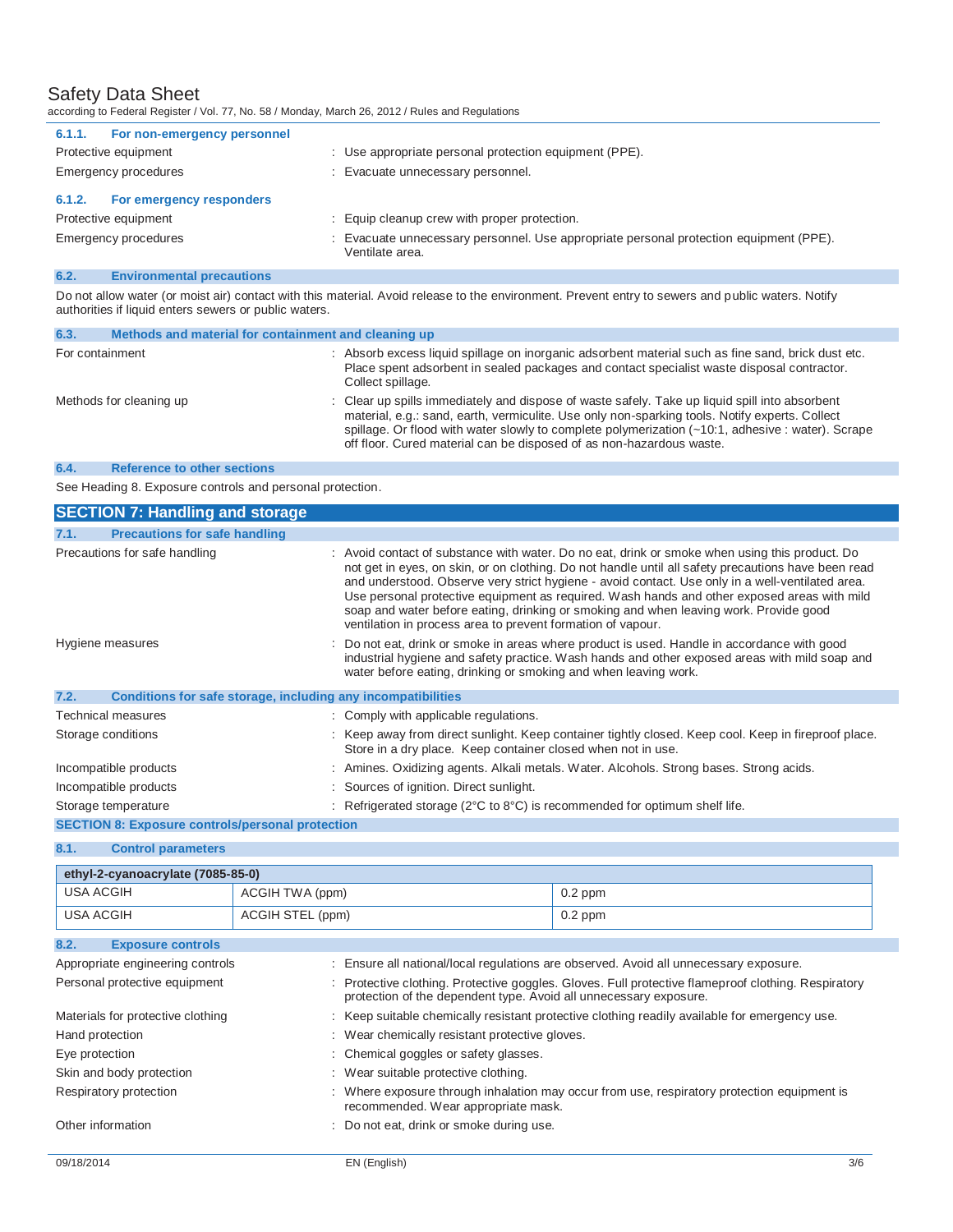according to Federal Register / Vol. 77, No. 58 / Monday, March 26, 2012 / Rules and Regulations

| <b>SECTION 9: Physical and chemical properties</b>            |                                                                          |  |
|---------------------------------------------------------------|--------------------------------------------------------------------------|--|
| Information on basic physical and chemical properties<br>9.1. |                                                                          |  |
| Physical state                                                | : Liquid                                                                 |  |
| Appearance                                                    | : Colorless liquid.                                                      |  |
| Colour                                                        | : Colourless.                                                            |  |
| Odour                                                         | : Irritating. sharp.                                                     |  |
| Boiling point                                                 | : $>300$ °F                                                              |  |
| Flash point                                                   | $:$ > 176 °F                                                             |  |
| Self ignition temperature                                     | : $>450^{\circ}$ C                                                       |  |
| Vapour pressure                                               | : $\leq$ 0.5 mmHg @75°F                                                  |  |
| Specific gravity                                              | : 1.06                                                                   |  |
| Solubility                                                    | : Reacts with water, Soluble in Acetone.                                 |  |
| Viscosity, kinematic                                          | $: 5$ cPs                                                                |  |
| Evaporation rate<br>VOC:                                      | : Negligible<br><2%, <20g/L; California SCAQMD method 316<br>(estimated) |  |
| $\overline{\mathbf{A}}$                                       |                                                                          |  |

# **SECTION 10: Stability and reactivity**

# **10.1. Reactivity**

No dangerous reactions known under normal conditions of use.

# **10.2. Chemical stability**

Stable under normal conditions. Polymerises rapidly with water.

# **10.3. Possibility of hazardous reactions**

Hazardous reactions will not occur under normal conditions. Polymerization may occur on exposure to conditions or materials listed below. Polymerization can be rapid.

#### **10.4. Conditions to avoid**

Direct sunlight. Heat, high temperature. Moisture, humidity.

# **10.5. Incompatible materials**

Amines. Water. Alkalis. Oxidizing agent. Alcohols.

# **10.6. Hazardous decomposition products**

Toxic fume. Carbon monoxide. Carbon dioxide. Nitrogen oxides.

# **SECTION 11: Toxicological information**

| 11.1.         | Information on toxicological effects |                                                                                  |
|---------------|--------------------------------------|----------------------------------------------------------------------------------|
|               | ethyl-2-cyanoacrylate $(7085-85-0)$  |                                                                                  |
| LD50 oral rat |                                      | > 5000 mg/kg bodyweight (Rat; Experimental value, Rat; Experimental value)       |
|               | LD50 dermal rabbit                   | > 2000 mg/kg bodyweight (Rabbit; Experimental value, Rabbit; Experimental value) |

| <b>SECTION 12: Ecological information</b>                   |                              |  |  |
|-------------------------------------------------------------|------------------------------|--|--|
| <b>Toxicity</b><br>12.1.                                    |                              |  |  |
| Ecology - general                                           | : Negligible ecotoxicity.    |  |  |
| <b>Persistence and degradability</b><br>12.2.               |                              |  |  |
| <b>Chemence SI5</b>                                         |                              |  |  |
| Persistence and degradability                               | No data available.           |  |  |
| ethyl-2-cyanoacrylate (7085-85-0)                           |                              |  |  |
| Persistence and degradability                               | No data available.           |  |  |
| <b>Bioaccumulative potential</b><br>12.3.                   |                              |  |  |
| <b>Chemence SI5</b>                                         |                              |  |  |
| Bioaccumulative potential                                   | No bioaccumulative potential |  |  |
| ethyl-2-cyanoacrylate (7085-85-0)                           |                              |  |  |
| Bioaccumulative potential<br>No bioaccumulation potential   |                              |  |  |
| <b>Mobility in soil</b><br>12.4.                            |                              |  |  |
| Considered very low due to rapid polymerization with water. |                              |  |  |
| <b>Other adverse effects</b><br>12.5.                       |                              |  |  |
| Other information                                           | : Negligible ecotoxicity.    |  |  |
| 09/18/2014                                                  | 4/6<br>EN (English)          |  |  |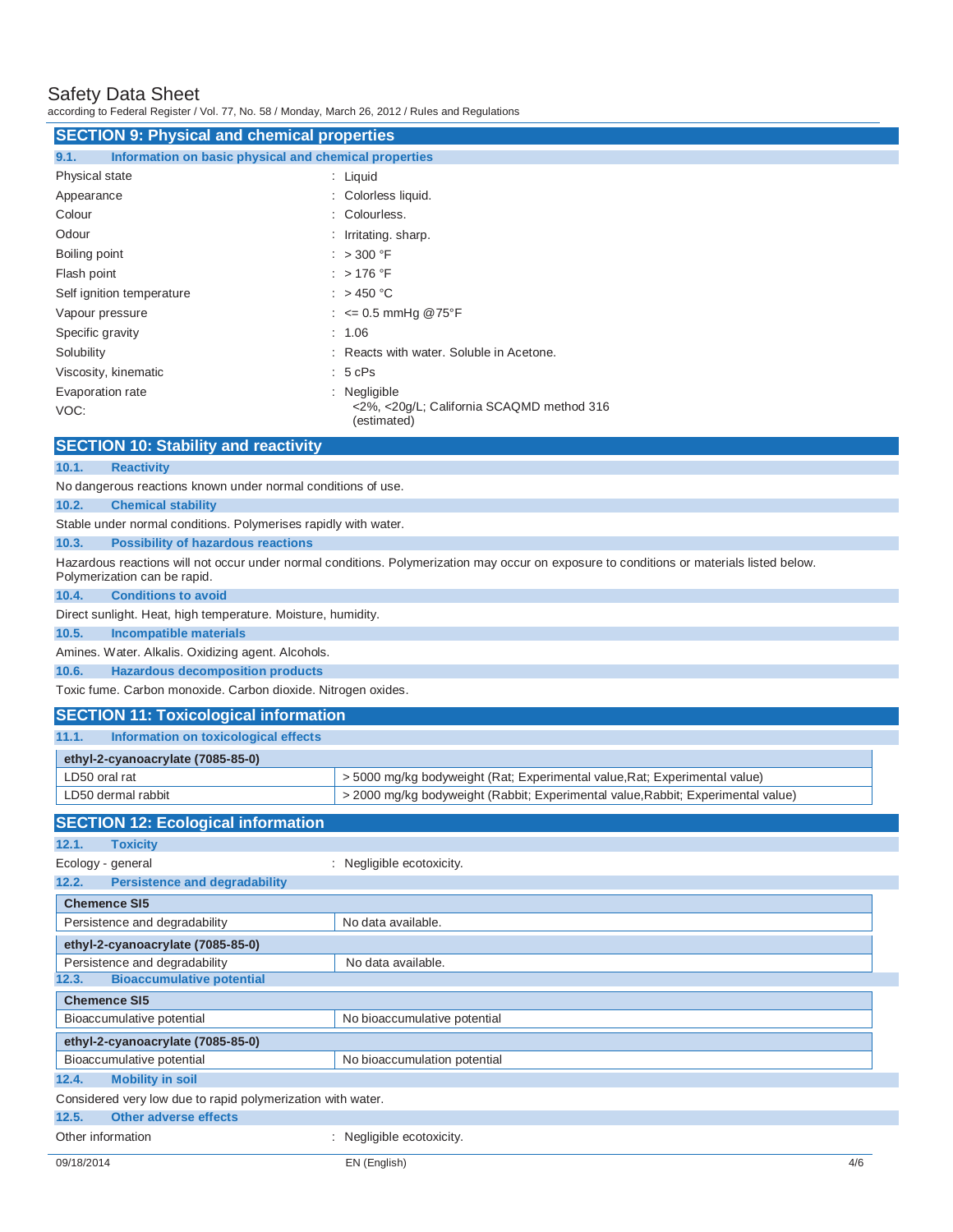according to Federal Register / Vol. 77, No. 58 / Monday, March 26, 2012 / Rules and Regulations

| <b>SECTION 13: Disposal considerations</b>           |                                                                                                                                                                                                                                                                                                                                         |  |  |  |  |
|------------------------------------------------------|-----------------------------------------------------------------------------------------------------------------------------------------------------------------------------------------------------------------------------------------------------------------------------------------------------------------------------------------|--|--|--|--|
| 13.1.<br><b>Waste treatment methods</b>              |                                                                                                                                                                                                                                                                                                                                         |  |  |  |  |
| Waste treatment methods                              | : Remove waste in accordance with local and/or national regulations.                                                                                                                                                                                                                                                                    |  |  |  |  |
| Sewage disposal recommendations                      | : Do not discharge into drains or the environment.                                                                                                                                                                                                                                                                                      |  |  |  |  |
| Waste disposal recommendations                       | : Transfer to a suitable container and arrange for collection by specialized disposal company. Or<br>polymerize adhesive slowly with water (~10:1, adhesive : water). Hardened product can be<br>disposed of as non-hazardous waste by licensed contractors. Dispose in a safe manner in<br>accordance with local/national regulations. |  |  |  |  |
| Ecology - waste materials                            | : Avoid release to the environment.                                                                                                                                                                                                                                                                                                     |  |  |  |  |
| <b>SECTION 14: Transport information</b>             |                                                                                                                                                                                                                                                                                                                                         |  |  |  |  |
| In accordance with DOT                               |                                                                                                                                                                                                                                                                                                                                         |  |  |  |  |
| Transport document description                       | : NA1993 Combustible liquid, n.o.s., 9, III                                                                                                                                                                                                                                                                                             |  |  |  |  |
| UN-No.(DOT)                                          | $:$ UN3334                                                                                                                                                                                                                                                                                                                              |  |  |  |  |
| DOT NA no.                                           | : NA1993                                                                                                                                                                                                                                                                                                                                |  |  |  |  |
| DOT Proper Shipping Name                             | : Combustible liquid, n.o.s.                                                                                                                                                                                                                                                                                                            |  |  |  |  |
| Department of Transportation (DOT) Hazard<br>Classes | : 9 - Class 9 - Miscellaneous hazardous material 49 CFR 173.140                                                                                                                                                                                                                                                                         |  |  |  |  |
| <b>DOT Symbols</b>                                   | : D - Proper shipping name for domestic use only, or to and from Canada, G - Identifies PSN<br>requiring a technical name                                                                                                                                                                                                               |  |  |  |  |

Packing group (DOT) : III - Minor Danger DOT Special Provisions (49 CFR 172.102) : IB3 - Authorized IBCs: Metal (31A, 31B and 31N); Rigid plastics (31H1 and 31H2); Composite (31HZ1 and 31HA2, 31HB2, 31HN2, 31HD2 and 31HH2). Additional Requirement: Only liquids with a vapor pressure less than or equal to 110 kPa at 50 C (1.1 bar at 122 F), or 130 kPa at 55 C (1.3 bar at 131 F) are authorized, except for UN2672 (also see Special Provision IP8 in Table 2 for UN2672). T1 - 1.5 178.274(d)(2) Normal............. 178.275(d)(2) T4 - 2.65 178.274(d)(2) Normal............. 178.275(d)(3) TP1 - The maximum degree of filling must not exceed the degree of filling determined by the following: Degree of filling =  $97 / (1 + a$  (tr - tf)) Where: tr is the maximum mean bulk temperature during transport, and tf is the temperature in degrees celsius of the liquid during filling. DOT Packaging Exceptions (49 CFR 173.xxx) : 150 DOT Packaging Non Bulk (49 CFR 173.xxx) : 203 DOT Packaging Bulk (49 CFR 173.xxx) : 241 DOT Quantity Limitations Passenger aircraft/rail : 60 L (49 CFR 173.27) DOT Quantity Limitations Cargo aircraft only (49 : 220 L CFR 175.75) DOT Vessel Stowage Location : A - The material may be stowed "on deck" or "under deck" on a cargo vessel and on a passenger vessel. Marine pollutant : No **Additional information**  Other information **contains the container of the container** : No supplementary information available. **ADR**  Transport document description : UN UN3334 aviation regulated liquid, n.o.s., 9 Class (ADR) : 9 - Miscellaneous dangerous substances and articles **Transport by sea**  Proper Shipping Name (IMDG) : Not regulated **Air transport**  UN-No.(IATA) : UN3334 Proper Shipping Name (IATA) : aviation regulated liquid, n.o.s. Class (IATA) : 9 - Miscellaneous Dangerous Goods